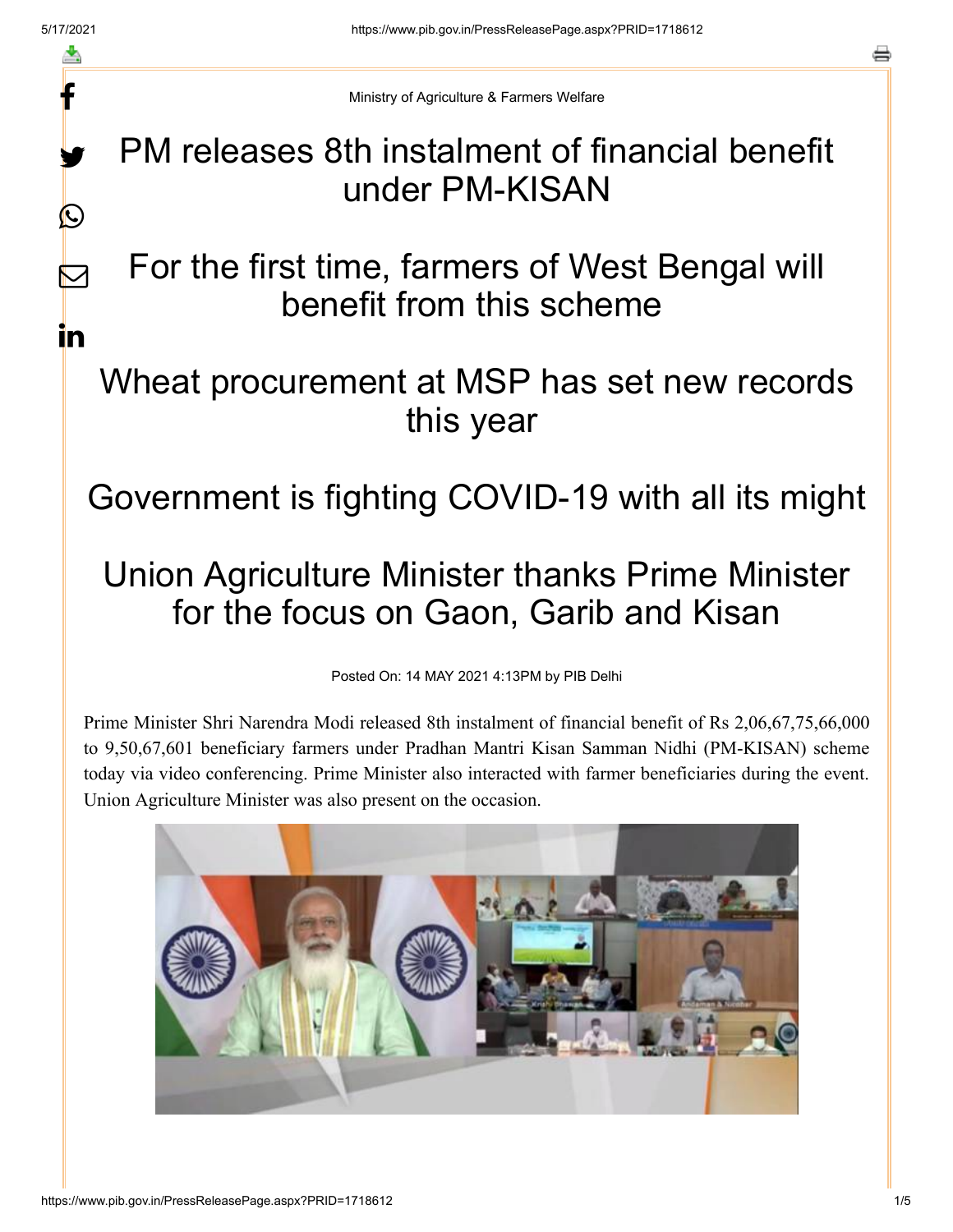## 5/17/2021 https://www.pib.gov.in/PressReleasePage.aspx?PRID=1718612

While interacting with beneficiaries of Pradhan Mantri Kisan Samman Nidhi (PM-KISAN) scheme via video conferencing, Prime Minister appreciated Arvind from Unnao in Uttar Pradesh for providing training to young farmers of his region on organic farming and new farming techniques. He lauded Patrick from Car Nicobar in Andaman and Nicobar Islands for doing large-scale organic farming. He **P**praised the efforts made by N Vennurama from Anantapur in Andhra Pradesh for guiding more than 170 adivasi farmers of her region. PM appreciated Revistar from Meghalaya for producing spices like Ginger powder, turmeric, cinnamon, etc in the hilly areas of Meghalaya. He also interacted with Khurshid Ahmed from Srinagar, Jammu & Kashmir who cultivates vegetables like capsicum, green chillies and cucumber organically. Sharing his experience, Balasaheb Narare from Latur, Maharashtra told PM that How Kisan Credit Card helped him to avail credit from bank and how it helped him to increase his farm<br>How Kisan Credit Card helped him to avail credit from bank and how it helped him to increase his farm production. f

 $\mathbf{\hat{S}}$  Speaking on the occasion, the Prime Minister said for the first time, the farmers of West Bengal would be getting the benefit of this scheme. He lauded the efforts of the farmers who have made record produce in food grains and horticulture amidst the difficulties during this pandemic. He said Government is also setting new records in procurement at MSP every year. Paddy procurement at MSP had set new records and now wheat procurement at MSP is also setting new records. He added that so far this year, about 10 percent more wheat has been procured at MSP, compared to last year. So far, about Rs. 58,000 crores for wheat procurement has reached the farmers' account directly.

Prime Minister remarked that the Government is constantly trying to provide new solutions and new options in farming. Promoting organic farming is also one of such effort. Organic farming delivers more profit and is now being practiced across the nation by young farmers. He said that now organic farming is being practised on both banks of Ganga and within a radius of about 5 kilometers, so that the Ganga remains clean.

Prime Minister stressed that during this COVID-19 pandemic, Kisan Credit Card's deadline has been extended and instalments can now be renewed by 30 June. He said more than 2 crore Kisan Credit Cards have been issued in recent years.

Prime Minister said that this once in a century pandemic is challenging the world, as it is an invisible enemy in front of us. He said the Government is fighting COVID-19 with all its might and ensuring that every government department is working day & night to ease the pain of the nation.

Prime Minister remarked that Central Government and all the State Governments together, are making continuous efforts to enable more and more countrymen to get vaccinated at a rapid pace. He said so far, around 18 crore vaccine doses have been given across the country. Free vaccination is being done in government hospitals across the country. Prime Minister urged everyone to register for the vaccine when their turn comes and ensure COVID appropriate behaviour at all times. He added that this vaccine is an important means of protection against corona and will reduce the risk of serious illness.

Prime Minister said Armed forces are working with full strength to ensure oxygen supply in these tough times. Railways are also running oxygen express trains. The pharma sector of the country is manufacturing and delivering medicines at a large scale. He requested the State Governments to ensure strict laws to counter black marketing of medicines and medical supplies.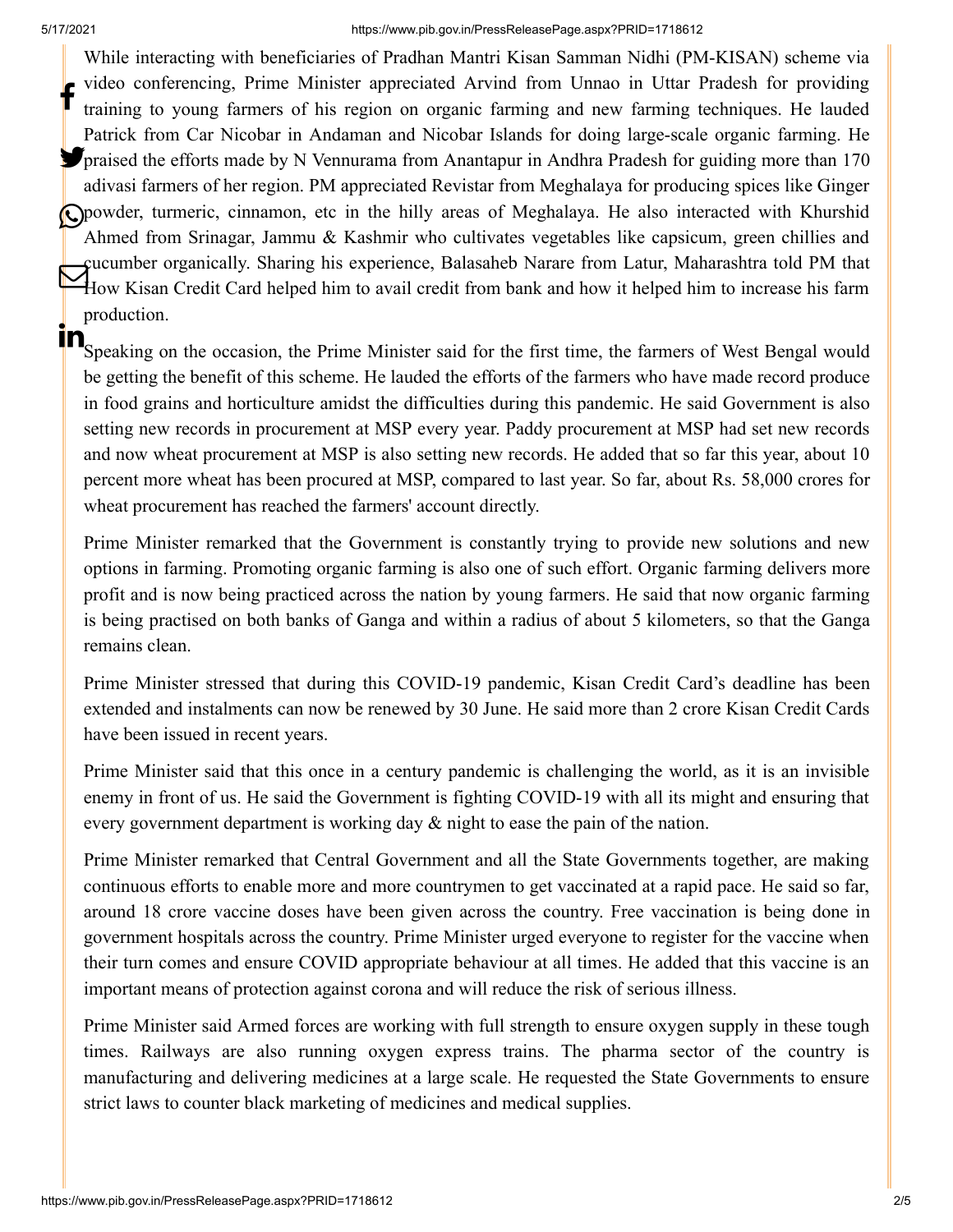$\bigcirc$ 

 $\bm{\nabla}$ 

in

Prime Minister remarked that India is not a nation that loses hope in tough times and hoped that this challenge would be overcome with strength & dedication. He warned about the spread of COVID-19 in rural areas as well and urged the village panchayats to ensure proper awareness and sanitation in their respective areas. f y.



On the occasion, Union Minister for Agriculture and Farmers Welfare Shri Narendra Singh Tomar said Prime Minister's efforts are always in the direction of good governance, improving life style and doubling farmers' income. He added that under the leadership of Shri Narendra Modi income-centric policies are being framed for the agriculture sector. Describing PM Kisan Samman Nidhi Yojana as the most comprehensive scheme, Shri Narendra Singh Tomar thanked Prime Minister Narendra Modi for the focus on Gaon, Garib and Kisan and also for transferring more than Rs. 20 thousand crores to bank accounts of nearly 9.5 crore farmers under PM Kisan. The Minister also added that the Agriculture Ministry is putting all-around efforts to achieve 100% saturation under the PM Kisan scheme.

**State-wise farmer beneficiaries and amount transferred are as follows:**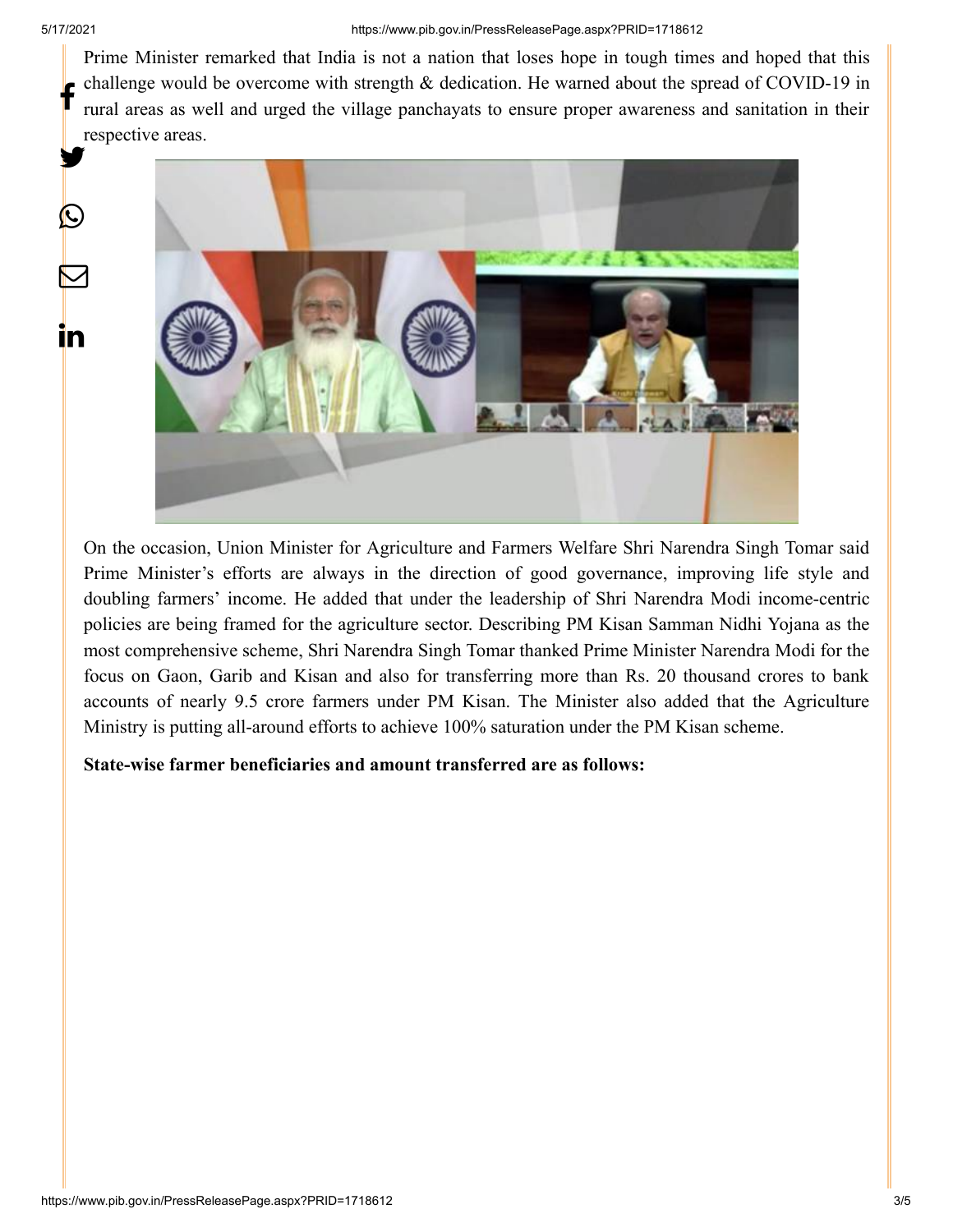f

y.

 $\bm{\mathcal{Q}}$ 

 $\bm{\nabla}$ 

in

5/17/2021 https://www.pib.gov.in/PressReleasePage.aspx?PRID=1718612

|                                     | Number of | <b>Amount transferred</b> |
|-------------------------------------|-----------|---------------------------|
| <b>State-UT Name</b>                | farmers   | (in Rs.)                  |
| ANDAMAN AND NICOBAR ISLANDS         | 15857     | 32642000                  |
| <b>ANDHRA PRADESH</b>               | 4301882   | 9437854000                |
| <b>ARUNACHAL PRADESH</b>            | 91811     | 189014000                 |
| ASSAM                               | 1246277   | 4048380000                |
| <b>BIHAR</b>                        | 7758514   | 15795196000               |
| CHHATTISGARH                        | 2460478   | 5174490000                |
| DELHI                               | 12226     | 25584000                  |
| GOA                                 | 8584      | 18302000                  |
| <b>GUJARAT</b>                      | 5479600   | 11559276000               |
| <b>HARYANA</b>                      | 1729311   | 3561590000                |
| HIMACHAL PRADESH                    | 901777    | 1832414000                |
| JAMMU AND KASHMIR                   | 855835    | 1793784000                |
| <b>JHARKHAND</b>                    | 1388264   | 2861544000                |
| <b>KARNATAKA</b>                    | 5167535   | 10652594000               |
| <b>KERALA</b>                       | 3339880   | 6849242000                |
| LADAKH                              | 16535     | 33726000                  |
| <b>MADHYA PRADESH</b>               | 8095544   | 16753310000               |
| MAHARASHTRA                         | 9160108   | 18920402000               |
| <b>MANIPUR</b>                      | 282506    | 574982000                 |
| MEGHALAYA                           | 8967      | 18078000                  |
| MIZORAM                             | 85662     | 180476000                 |
| NAGALAND                            | 174564    | 351162000                 |
| <b>ODISHA</b>                       | 2590315   | 7204622000                |
| PUDUCHERRY                          | 10154     | 20360000                  |
| <b>PUNJAB</b>                       | 1756246   | 3537126000                |
| RAJASTHAN                           | 6615374   | 14024320000               |
| <b>TAMIL NADU</b>                   | 3715536   | 7519080000                |
| TELANGANA                           | 3542673   | 7244320000                |
| THE DADRA AND NAGAR HAVELI AND DAMA | 9666      | 19986000                  |
| <b>TRIPURA</b>                      | 208075    | 423616000                 |
| <b>UTTAR PRADESH</b>                | 22508275  | 51505252000               |
| <b>UTTARAKHAND</b>                  | 825615    | 1699022000                |
| <b>WEST BENGAL</b>                  | 703955    | 2815820000                |
| <b>Total</b>                        | 95067601  | 206677566000              |

\*\*\*

## APS/JK

(Release ID: 1718612) Visitor Counter : 19

Read this release in: [Telugu](https://pib.gov.in/PressReleasePage.aspx?PRID=1718667) , [Urdu](https://pib.gov.in/PressReleasePage.aspx?PRID=1718698) , [Hindi](https://pib.gov.in/PressReleasePage.aspx?PRID=1718666) , [Marathi ,](https://pib.gov.in/PressReleasePage.aspx?PRID=1718633) [Manipuri ,](https://pib.gov.in/PressReleasePage.aspx?PRID=1718752) [Bengali ,](https://pib.gov.in/PressReleasePage.aspx?PRID=1718651) [Punjabi ,](https://pib.gov.in/PressReleasePage.aspx?PRID=1718748) [Gujarati ,](https://pib.gov.in/PressReleasePage.aspx?PRID=1718645) [Odia](https://pib.gov.in/PressReleasePage.aspx?PRID=1718712) , [Kannada ,](https://pib.gov.in/PressReleasePage.aspx?PRID=1718897) [Malayalam](https://pib.gov.in/PressReleasePage.aspx?PRID=1718669)